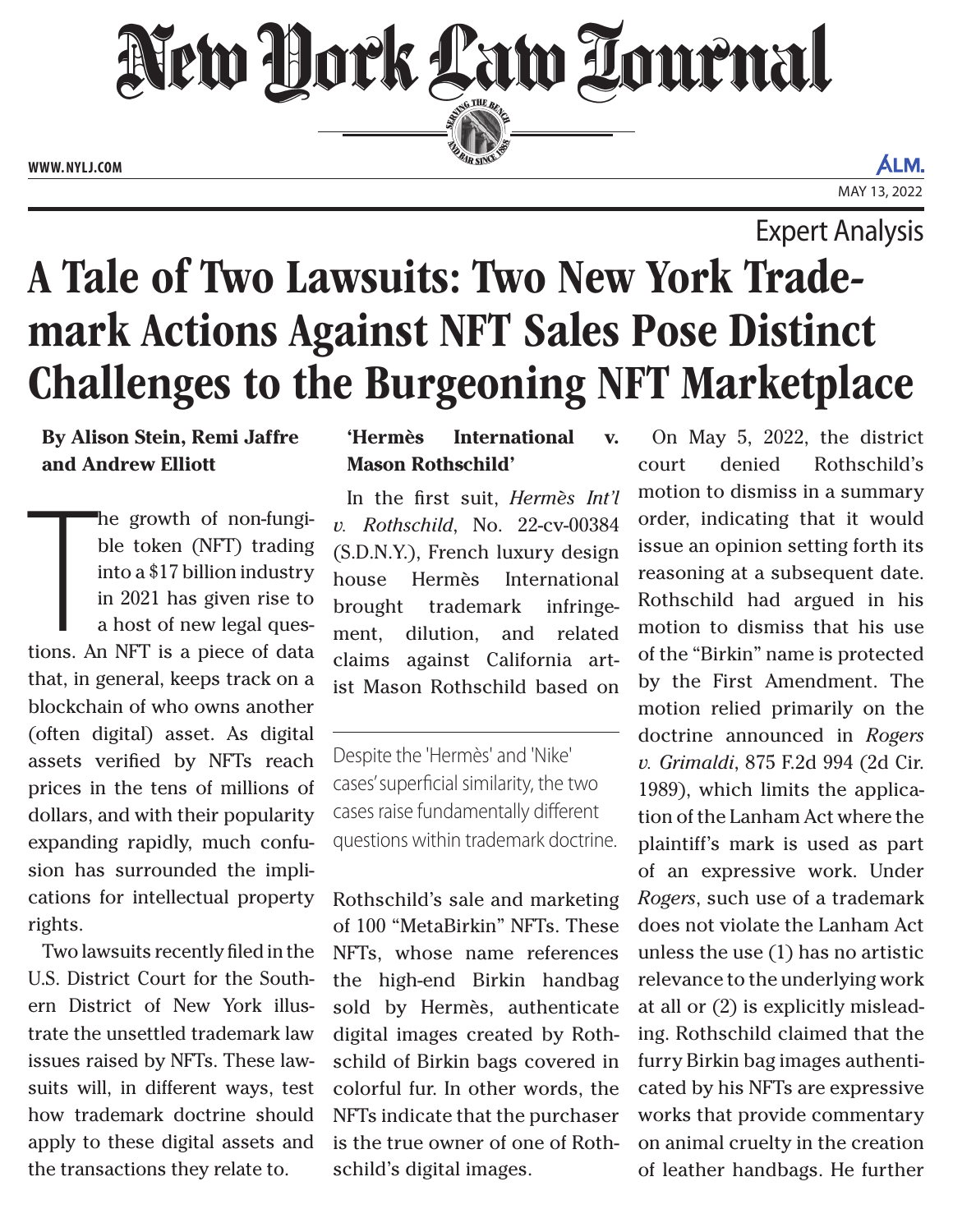MAY 13, 2022

argued that his images' use of a famous trademark like "Birkin" is part of a time-honored artistic tradition going back at least to Andy Warhol's works depicting Campbell's soup cans.

Even though the court denied the motion to dismiss, how *Rogers* applies to Rothschild's use of the Birkin name will likely continue to be the central question as the dispute unfolds. Hermès claims in its Amended Complaint that Rothschild's reliance on *Rogers* is simply "a ruse," and it opposed dismissal by arguing, first, that Rothschild's MetaBirkins are not art at all but "simply digital knock-offs, or digital versions, of physical BIRKIN handbags" for use in the metaverse. There is little doubt that if Rothschild had created physical paintings of furry Birkin bags and called them "PaintBirkins," for example, those paintings would be expressive works entitled to *Rogers*'s protection. The court in *Hermès* will have to consider in the first instance, and after factual development during discovery, whether the facts that the works are instead digital images and are marketed by means of NFTs should change the analysis.

Hermès further argues that "MetaBirkin" does not refer to the titles of the individual images or NFTs (which are simply titled with numbers from 0 to 99) at all, but instead to an entire "NFT business" comprising not only the NFTs described above but also NFTs linked to digital assets having nothing to do with Birkin bags, as well as a "METABIRKINS marketplace" with its own website and social media accounts. But if the NFTs are simply methods of authenticating the owner of an image, perhaps Rothschild's use of the Birkin name to market them is intrinsically wrapped up in the expressive work itself, just as a title would be.

Additionally, Rothschild cited Ninth Circuit precedent holding that the *Rogers* doctrine extends to marketing and promotional activities for expressive works, including activities that generate revenue. See *Twentieth Century Fox Television v. Empire Distribution*, 875 F.3d 1192, 1197- 98 (9th Cir. 2017)). That holding, however, likely is not unlimited. Warhol may have been permitted to market his silk screens under the name "Campbell's Soup Cans," but Warhol did not operate a storefront using the Campbell's name to sell his works—let alone to sell works other those depicting Campbell's soup cans. The court in *Hermès* will likely have to determine where to draw that line, a question the court seems to have concluded required more factual development than is permitted on a motion to dismiss.

If the court eventually concludes that *Rogers* applies, then Rothschild can likely satisfy the



MetaBirkins online NFT shop

first prong in the *Rogers* test demonstrating that his use of the "Birkin" name has artistic relevance greater than zero, which is all that is required. See, e.g., *Louis Vuitton Malletier S.A. v. Warner Bros. Entertainment*, 868 F. Supp. 2d 172, 178 (S.D.N.Y. 2012). The second *Rogers* prong—whether the use is explicitly misleading—could pose a more substantial challenge. Courts in the Second Circuit generally analyze this prong by applying the standard likelihood-of-confusion factors (known as the *Polaroid* factors in that Circuit), but requiring the plaintiff to make a "particularly compelling" showing. See, e.g., *Twin Peaks Prods. v. Publication's Int'l, Ltd.*, 996 F.2d 1366, 1379 (2d Cir. 1993). Hermès argues that it can make that showing, claiming that "MetaBirkin" is merely Hermès's Birkin trademark with the generic prefix "Meta," that Rothschild acted in bad faith, and that there is evidence of actual confusion. Rothschild, however, argues that the court should follow other decisions, such as those of the Ninth Circuit, that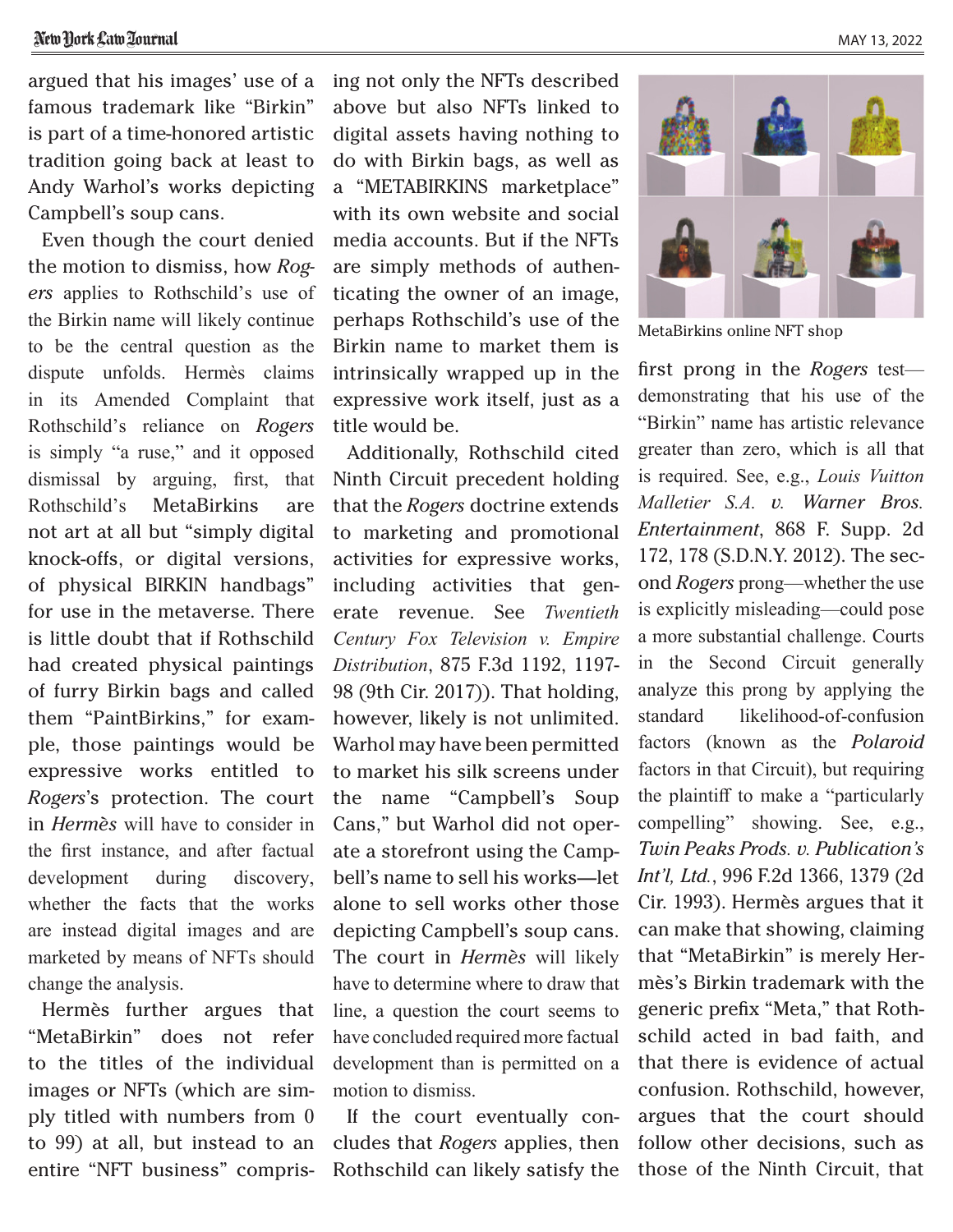### **'Nike v. StockX'**

A second recent case in the Southern District of New York, *Nike v. StockX*, No. 22-cv-00983 (S.D.N.Y.), bears some facial similarity to *Hermès*—once again, a widely recognized brand alleges that the use of its name in connection with the sale of NFTs is infringing. But the similarities may stop there.

StockX operates a digital marketplace for people looking to resell luxury goods, including sneakers, which StockX authenticates before sending to the buyer. StockX recently launched a new program, Vault NFTs, which it touts as an opportunity for customers to buy NFTs that indicate ownership in a corresponding physical item (a visual rendering of which appears in a digital image associated with each NFT). According to StockX, "Vault NFTs are one of the first NFT applications tied to a physical product," rather than a digital image. StockX claims that the purchaser can exchange the NFT for the physical item at any time, and that the NFT cannot "be traded separately, or decoupled, from ownership of the underlying" physical item. StockX explains that Vault NFTs are targeted at consumers "who trade current culture products"

but "do not want to take physical possession of [them] for use."

By contrast, Nike—whose shoes it claims are the top-selling items on StockX—alleges that StockX's VaultNFTs are not mere receipts establishing a record of purchase of an item in StockX's vault. Rather, it says the NFTs are standalone commodities created by StockX, branded with the Nike trademark, and sold freely in the marketplace. Nike claims that the terms and conditions attached to the sale of the NFTs allow StockX, at its discretion, to provide the purchaser of the NFT with something *other* than the specific physical item initially associated with the NFT. Furthermore, Nike claims StockX charges a fee for anyone who actually seeks to trade in their VaultNFT for the corresponding physical item. Nike alleges that the decoupling of the Vault-NFTs from the physical items is also shown by the fact that the VaultNFTs sell for hundreds or even thousands of dollars each, well north of the market prices for the shoes themselves, which Nike says has already led to sharp public criticism of the NFTs.

StockX does not appear to claim that its Vault NFTs are part of, or linked to, an expressive work—though each NFT is paired with "a vivid image of a bespoke Nike shoe." Thus, the legality of StockX's use of the Nike trademark will likely turn not on *Rogers* but on the nominative fair use doctrine. Nominative fair use allows a party to use another's mark to refer to the mark owner's goods, provided the use does not cause confusion about the source of the user's product or imply sponsorship or affiliation by the owner. See *Weight Watchers Int'l v. Noom*, 403 F. Supp. 3d 361, 378 (S.D.N.Y. 2019). Thus, for instance, a luxury consignment shop was permitted to resell Chanel products and mention the name of the products on its website. *See Chanel v. RealReal*, 449 F. Supp. 3d 422, 439-40 (S.D.N.Y. 2020). A reseller's mere authentication of the source of an object will not prevent a finding of nominative fair use.

In claiming that its use of the Nike mark "is no different than major e-commerce retailers and marketplaces who use images and descriptions of products to sell physical sneakers and other goods," StockX is relying on a nominative fair use defense. That is, StockX is asserting that it is using Nike's mark simply to identify the physical Nike products it is reselling, much like the consignment shop using the mark "Chanel" to identify Chanel products on offer. Whether that defense carries the day will depend largely on whether the facts bear out StockX's or Nike's characterization of the Vault